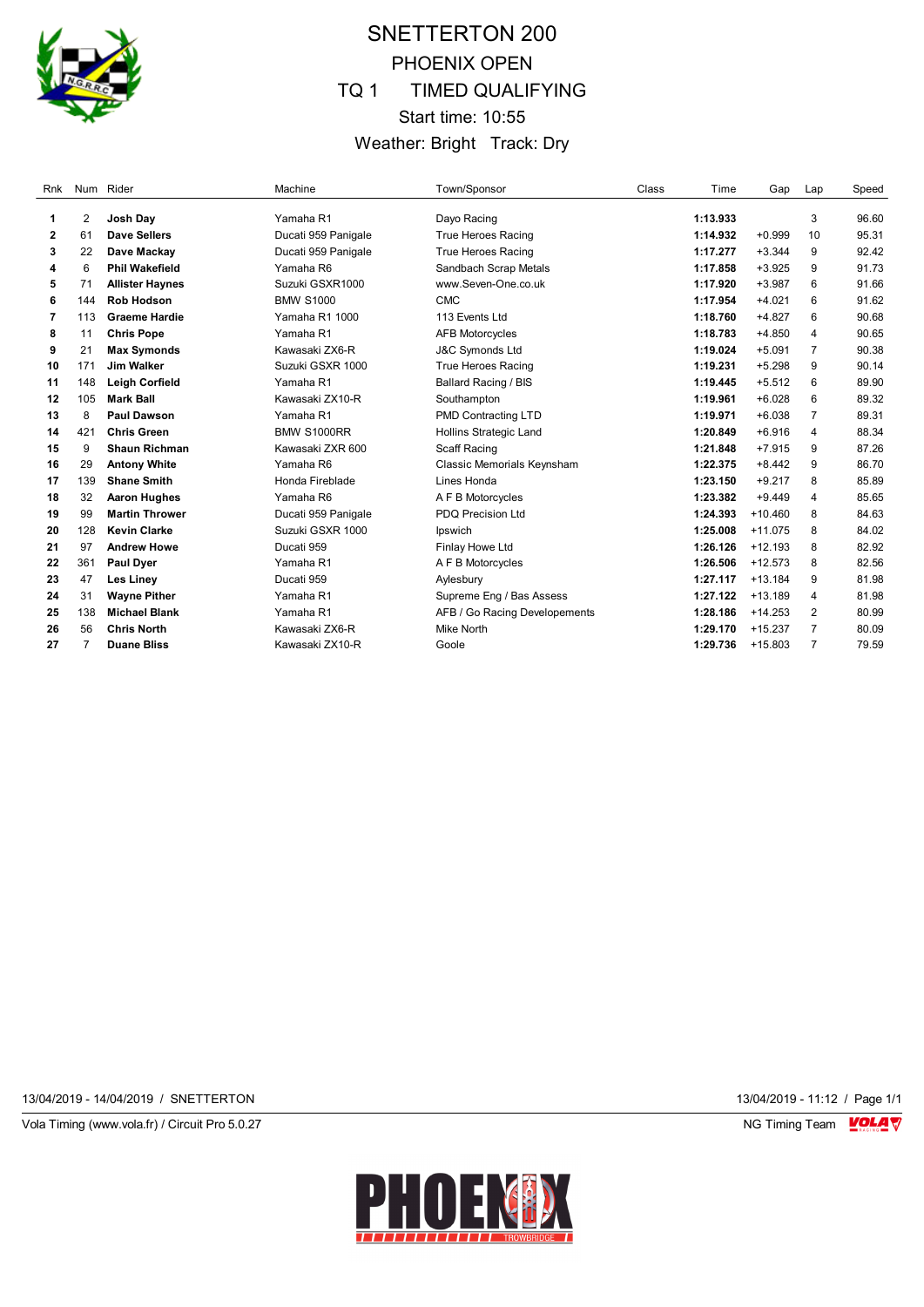

# SNETTERTON 200 PHOENIX OPEN

### TQ 1 TIMED QUALIFYING LAP TIMES

| Lap | Time               |  |
|-----|--------------------|--|
|     |                    |  |
|     | <b>Chris Green</b> |  |
|     | <b>START</b>       |  |
| 1   |                    |  |
| 2   | 1:24.724           |  |
| 3   | 1:21.366           |  |
|     | 1:20.849           |  |
|     |                    |  |

Chris North

 Chris Pope **START** 

> **1:22.042 1:20.312 1:18.783**

 Dave Mackay **START** 

> **1:24.386 1:20.723 1:18.642 1:18.104** 1:18.120 1:20.372 **1:17.277** 1:19.152

**START** 

 **1:34.766 1:31.889 1:30.822** 1:31.214 **1:29.792 1:29.170**

| Lap | Time     |
|-----|----------|
| 2   | 1:18.836 |
| 3   | 1:17.703 |
| 4   | 1:18.317 |
| 5   | 1:17.582 |
| 6   | 1.17945  |
| 7   | 1:15.855 |
| 8   | 1:15.139 |
| 9   | 1:14.932 |
| 10  | 1.16632  |

|   | Duane Bliss  |
|---|--------------|
|   | <b>START</b> |
| 1 |              |
| 2 | 1:31.671     |
| 3 | 1:29.736     |
| 4 | 1:31 629     |
| 5 | 1:35.398     |
| 6 | 1:31.648     |
| 7 | 1:31.246     |

|   | Graeme Hardie |
|---|---------------|
|   | START         |
| 1 |               |
| 2 | 1:22.597      |
| 3 | 1:19.200      |
| 4 | 1:18.760      |
| 5 | 1.18911       |
| 6 | 1.19 669      |

|   | Jim Walker   |
|---|--------------|
|   | <b>START</b> |
| 1 |              |
| 2 | 1:31.481     |
| 3 | 1:27.248     |
| 4 | 1:24.837     |
| 5 | 1:23.238     |
| 6 | 1:20.590     |
| 7 | 1:20.948     |
| 8 | 1:19.459     |
| 9 | 1:19.231     |
|   |              |

| Lap | Time                |
|-----|---------------------|
|     |                     |
|     | <b>Aaron Hughes</b> |
|     | <b>START</b>        |
| 1   |                     |
| 2   | 1:24.722            |
| 3   | 1:23.382            |

1:23.584

| <b>Allister Haynes</b> |              |  |
|------------------------|--------------|--|
|                        | <b>START</b> |  |
| 1                      |              |  |
| 2                      | 1:22.353     |  |
| 3                      | 1:20.067     |  |
| 4                      | 1:18.680     |  |
| 5                      | 1:17.920     |  |
| 6                      | 3:15.702     |  |

|   | <b>Andrew Howe</b> |
|---|--------------------|
|   | <b>START</b>       |
| 1 |                    |
| 2 | 1:31.040           |
| 3 | 1:29.673           |
| 4 | 1:29.354           |
| 5 | 1:28.215           |
| 6 | 1.28.610           |
| 7 | 1.28.327           |
| ጸ | 1:26.126           |
|   |                    |

| <b>Antony White</b> |              |  |
|---------------------|--------------|--|
|                     | <b>START</b> |  |
| 1                   |              |  |
| 2                   | 1:26.231     |  |
| 3                   | 1:24.311     |  |
| 4                   | 1:22.779     |  |
| 5                   | 1.23 448     |  |
| 6                   | 1.23 659     |  |
| 7                   | 1:23.011     |  |
| 8                   | 1:22.375     |  |
| g                   | 1:22.757     |  |
|                     |              |  |

 Dave Sellers **START** 

 $\overline{1}$ 

13/04/2019 - 14/04/2019 / SNETTERTON 13/04/2019 - 11:13 / Page 1/2

Vola Timing (www.vola.fr) / Circuit Pro 5.0.27 NG Timing Team NG Timing Team NG Timing Team NG Timing Team NG

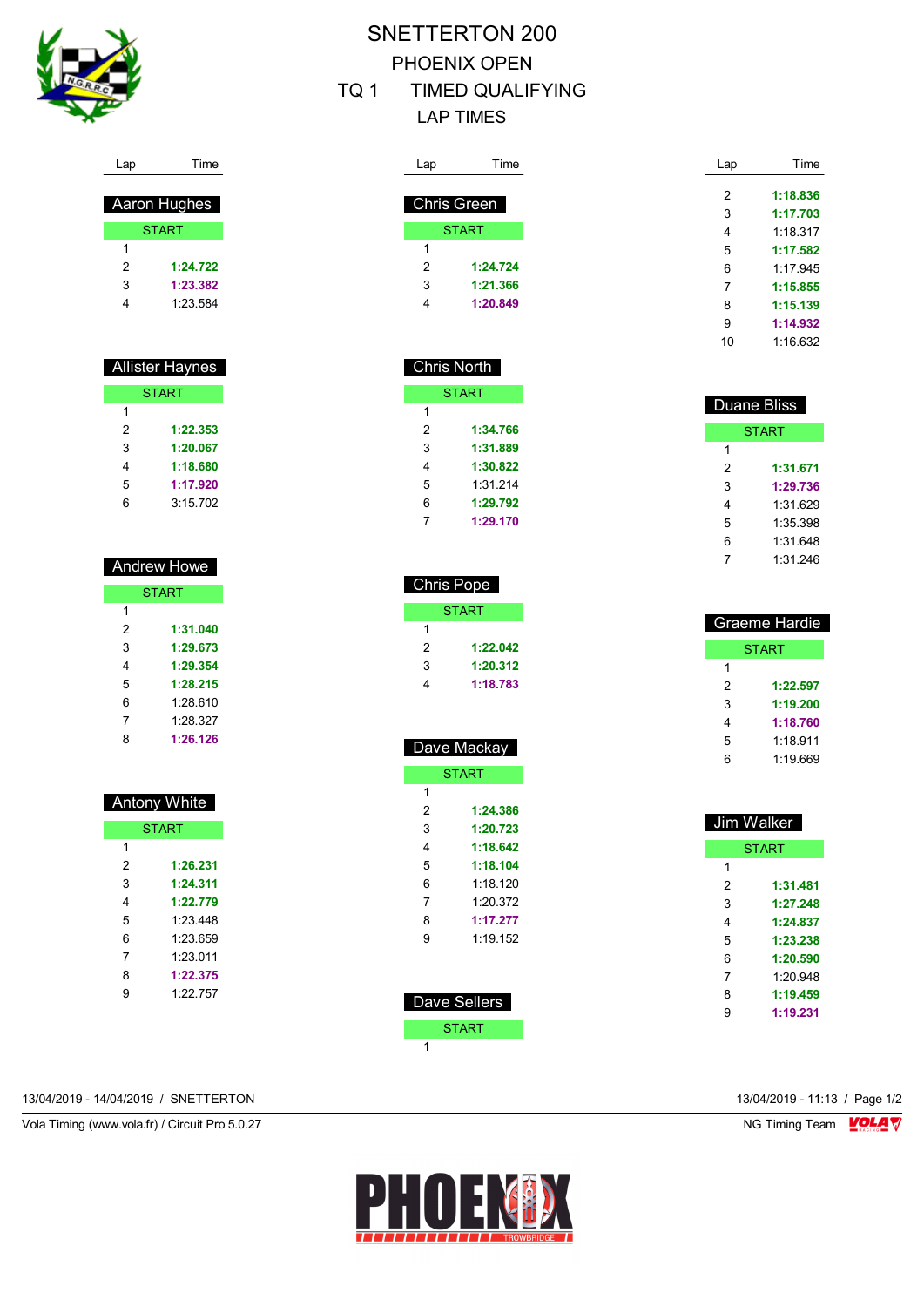SNETTERTON 200 PHOENIX OPEN TQ 1 TIMED QUALIFYING LAP TIMES

| Lap      | Time         |
|----------|--------------|
| Josh Day |              |
|          | <b>START</b> |
| 1        |              |
| 2        | 1:14.999     |
| 3        | 1:13.933     |
|          |              |

#### Kevin Clarke

| <b>START</b> |          |  |
|--------------|----------|--|
| 1            |          |  |
| 2            | 1:30.745 |  |
| 3            | 1:28.308 |  |
| 4            | 1.28871  |  |
| 5            | 1:25.747 |  |
| 6            | 1.26.668 |  |
| 7            | 1.27.127 |  |
| ጸ            | 1:25.008 |  |

### Leigh Corfield

|   | <b>START</b> |
|---|--------------|
| 1 |              |
| 2 | 1:24.831     |
| 3 | 1:22.643     |
| 4 | 1:21.748     |
| 5 | 1:20.324     |
| 6 | 1:19.445     |

| Les Liney |              |  |
|-----------|--------------|--|
|           | <b>START</b> |  |
| 1         |              |  |
| 2         | 1:30.107     |  |
| 3         | 1:27.117     |  |
| 4         | 1:27.395     |  |
| 5         | 1.28.135     |  |
| 6         | 1.27 607     |  |
| 7         | 1:28.331     |  |
| 8         | 1.27 249     |  |
| g         | 1.27 175     |  |
|           |              |  |

| Mark Ball |              |  |
|-----------|--------------|--|
|           | <b>START</b> |  |
| 1         |              |  |
| 2         | 1:27.511     |  |
| 3         | 1:24.916     |  |
| 4         | 1:23.278     |  |
| 5         | 1:23.778     |  |
| 6         | 1:19.961     |  |
|           |              |  |



| 1/2019 - 14/04/2019 / SNFTTFRT( |  |  |
|---------------------------------|--|--|

Vola Timing (www.vola.fr) / Circuit Pro 5.0.27 NG Timing Team NG Timing Team NG Timing Team NG Timing Team NG

| Lap | Time     | Lap | Time     |
|-----|----------|-----|----------|
| 1   |          | 3   | 1:20.433 |
|     |          |     |          |
| 2   | 1:33.532 | 4   | 1:19.722 |
| 3   | 1:28.693 | 5   | 1:20.252 |
| 4   | 1:27.467 | 6   | 1:19.132 |
| 5   | 1:25.717 | 7   | 1:21.917 |
| 6   | 1:28.325 | 8   | 1:18.112 |
| 7   | 1:25.958 | 9   | 1:17.858 |
| 8   | 1:24.393 |     |          |

| Max Symonds  |          |  |
|--------------|----------|--|
| <b>START</b> |          |  |
| 1            |          |  |
| 2            | 1:23.508 |  |
| 3            | 1:20.584 |  |
| 4            | 4:04 706 |  |
| 5            | 1:20.674 |  |
| 6            | 1:20.057 |  |
| 7            | 1:19.024 |  |

ſ

| Michael Blank |          |  |
|---------------|----------|--|
|               | START    |  |
|               |          |  |
| 2             | 1:28.186 |  |
|               |          |  |

| Paul Dawson |              |  |
|-------------|--------------|--|
|             | <b>START</b> |  |
| 1           |              |  |
| 2           | 1:22.496     |  |
| 3           | 1:23.400     |  |
| 4           | 1:20.735     |  |
| 5           | 1:21.807     |  |
| 6           | 1:20.473     |  |
|             | 1:19.971     |  |

| Paul Dyer |                       |  |
|-----------|-----------------------|--|
|           | <b>START</b>          |  |
| 1         |                       |  |
| 2         | 1:34.050              |  |
| 3         | 1:30.139              |  |
| 4         | 1:29.801              |  |
| 5         | 1:29.326              |  |
| 6         | 1:28.874              |  |
| 7         | 1:26.549              |  |
| 8         | 1:26.506              |  |
|           |                       |  |
|           | <b>Phil Wakefield</b> |  |
|           | <b>START</b>          |  |

|   | Phil Wakefield |
|---|----------------|
|   | <b>START</b>   |
|   |                |
| 2 | 1:20.866       |

| Rob Hodson |          |  |
|------------|----------|--|
|            | START    |  |
| 1          |          |  |
| 2          | 1:23.413 |  |
| 3          | 1:19.091 |  |
| 4          | 1:17.954 |  |
| 5          | 1.18 726 |  |
| հ          | 5:09 872 |  |

| <b>Shane Smith</b> |              |  |
|--------------------|--------------|--|
|                    | <b>START</b> |  |
| 1                  |              |  |
| 2                  | 1:24.457     |  |
| 3                  | 1.25219      |  |
| 4                  | 1:23.676     |  |
| 5                  | 1.28.943     |  |
| 6                  | 1:23.150     |  |
| 7                  | 1.24.949     |  |
| 8                  | 1.24 121     |  |

|              | Shaun Richman |  |  |  |  |  |  |  |
|--------------|---------------|--|--|--|--|--|--|--|
| <b>START</b> |               |  |  |  |  |  |  |  |
| 1            |               |  |  |  |  |  |  |  |
| 2            | 1:27.326      |  |  |  |  |  |  |  |
| 3            | 1:24.819      |  |  |  |  |  |  |  |
| 4            | 1:23.137      |  |  |  |  |  |  |  |
| 5            | 1.24099       |  |  |  |  |  |  |  |
| 6            | 1:22.517      |  |  |  |  |  |  |  |
| 7            | 1.24 614      |  |  |  |  |  |  |  |
| 8            | 1:22.613      |  |  |  |  |  |  |  |
| 9            | 1:21.848      |  |  |  |  |  |  |  |
|              |               |  |  |  |  |  |  |  |

| Wayne Pither |          |  |  |  |  |  |
|--------------|----------|--|--|--|--|--|
|              | START    |  |  |  |  |  |
| 1            |          |  |  |  |  |  |
| 2            | 1:28.847 |  |  |  |  |  |
| 3            | 1:28,468 |  |  |  |  |  |
|              | 1:27.122 |  |  |  |  |  |

VolaSoftControlPdf 13/04/2019 - 14/04/2019 / SNETTERTON 13/04/2019 - 11:13 / Page 2/2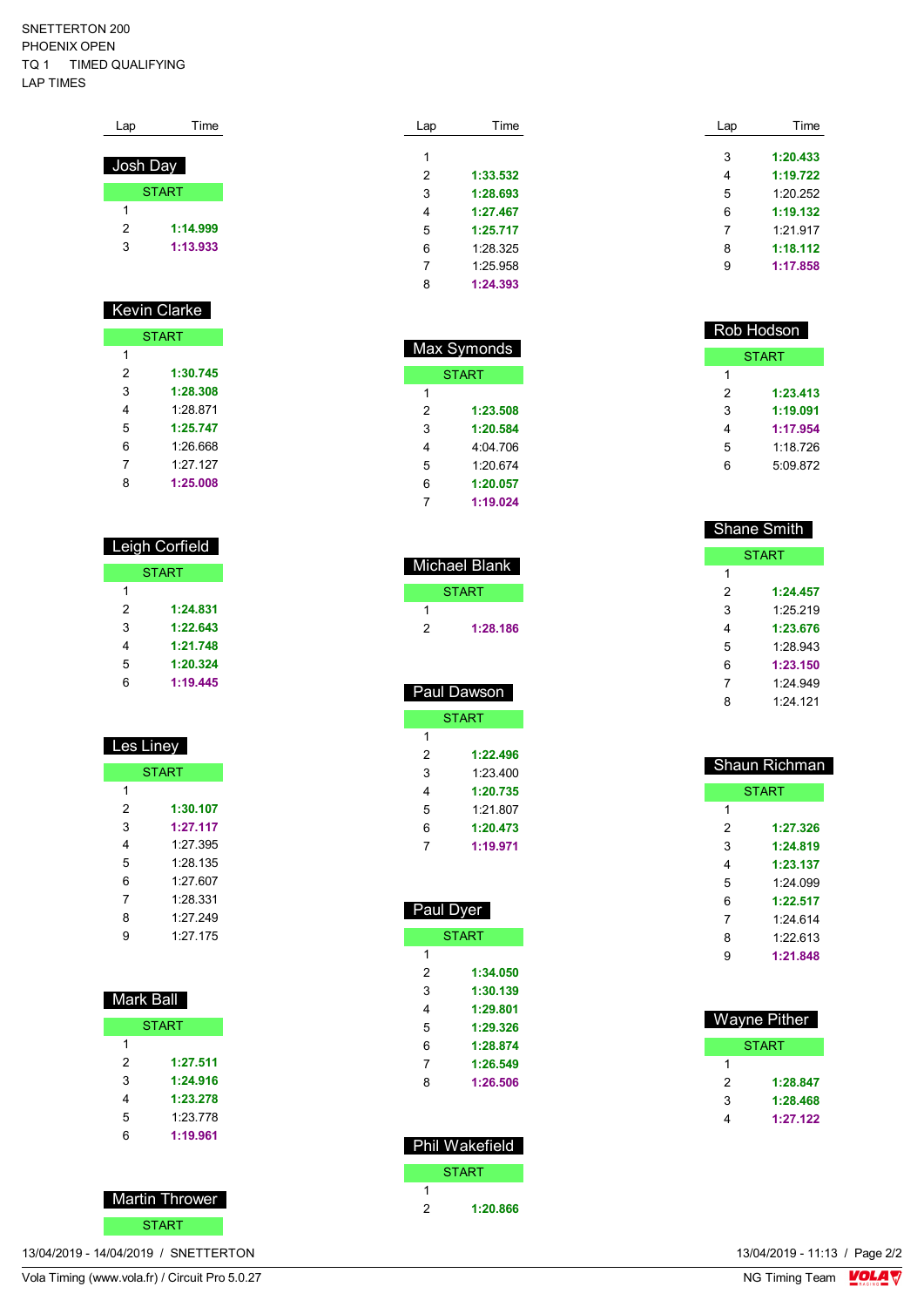

## SNETTERTON 200 PHOENIX OPEN RACE 11 ROUND 2 & 3 - RACE 1 Start time: 15:03 Distance: 13.888 miles Weather: Bright Track: Dry

| Rnk          |     | Num Rider                       | Machine             | Town/Sponsor                       | Laps | Time     | Gap                    | Speed | B.Lap          | Average |
|--------------|-----|---------------------------------|---------------------|------------------------------------|------|----------|------------------------|-------|----------------|---------|
| 1            | 2   | Josh Day                        | Yamaha R1           | Dayo Racing                        | 7    | 8:53.549 |                        | 97.37 | 1:13.353       | 93.70   |
| $\mathbf{2}$ | 61  | Dave Sellers                    | Ducati 959 Panigale | True Heroes Racing                 |      | 9:01.276 | $+7.727$               | 95.61 | 1:14.701       | 92.36   |
|              |     |                                 |                     |                                    |      |          |                        |       |                |         |
| 3            | 11  | <b>Chris Pope</b>               | Yamaha R1           | <b>AFB Motorcycles</b>             | 7    | 9:07.021 | +13.472                | 93.63 | 1:16.278       | 91.39   |
| 4            | 144 | <b>Rob Hodson</b>               | <b>BMW S1000</b>    | <b>CMC</b>                         | 7    | 9:07.040 | $+13.491$              | 93.24 | 1:16.602       | 91.39   |
| 5            | 148 | Leigh Corfield                  | Yamaha R1           | Ballard Racing / BIS               |      | 9:15.645 | $+22.096$              |       | 92.42 1:17.274 | 89.97   |
| 6            | 105 | <b>Mark Ball</b>                | Kawasaki ZX10-R     | Southampton                        | 7    | 9:34.041 | $+40.492$              | 90.14 | 1:19.228       | 87.09   |
|              | 21  | <b>Max Symonds</b>              | Kawasaki ZX6-R      | J&C Symonds Ltd                    |      | 9:35.535 | +41.986                | 88.81 | 1:20.419       | 86.87   |
| 8            | 9   | <b>Shaun Richman</b>            | Kawasaki ZXR 600    | Scaff Racing                       |      | 9:48.609 | +55.060                | 88.01 | 1:21.147       | 84.94   |
| 9            | 31  | <b>Wayne Pither</b>             | Yamaha R1           | Supreme Eng / Bas Assess           |      | 9:49.206 | +55.657                | 87.45 | 1:21.670       | 84.85   |
| 10           | 32  | <b>Aaron Hughes</b>             | Yamaha R6           | A F B Motorcycles                  | 7    |          | $10:05.851 + 1:12.302$ |       | 87.15 1:21.950 | 82.52   |
|              |     | Best lap: 2 Josh Day - 1:13.353 |                     |                                    |      |          |                        |       |                |         |
| <b>DNSs</b>  |     |                                 |                     |                                    |      |          |                        |       |                |         |
|              | 22  | Dave Mackay                     | Ducati 959 Panigale | True Heroes Racing                 |      |          | +7 Laps                |       |                |         |
| <b>DNFs</b>  |     |                                 |                     |                                    |      |          |                        |       |                |         |
|              | 131 | <b>James Griffiths</b>          | Kawasaki ZX6-R      | <b>Marlon Property Maintenance</b> |      |          | +7 Laps                |       |                |         |
|              | 139 | <b>Shane Smith</b>              | Honda Fireblade     | Lines Honda                        |      |          |                        |       |                |         |
|              |     |                                 |                     |                                    |      |          | +7 Laps                |       |                |         |

**92.5% of WINNER'S AVERAGE RACE SPEED - 86.67 mph**

13/04/2019 - 14/04/2019 / SNETTERTON 13/04/2019 - 15:16 / Page 1/1

Vola Timing (www.vola.fr) / Circuit Pro 5.0.27 **NG Timing Team MOLA View Area** NG Timing Team MOLA View Area NG Timing Team MOLA View Area NG Timing Team MOLA View Area NG Timing Team MOLA View Area NG Timing Team MOLA Vie

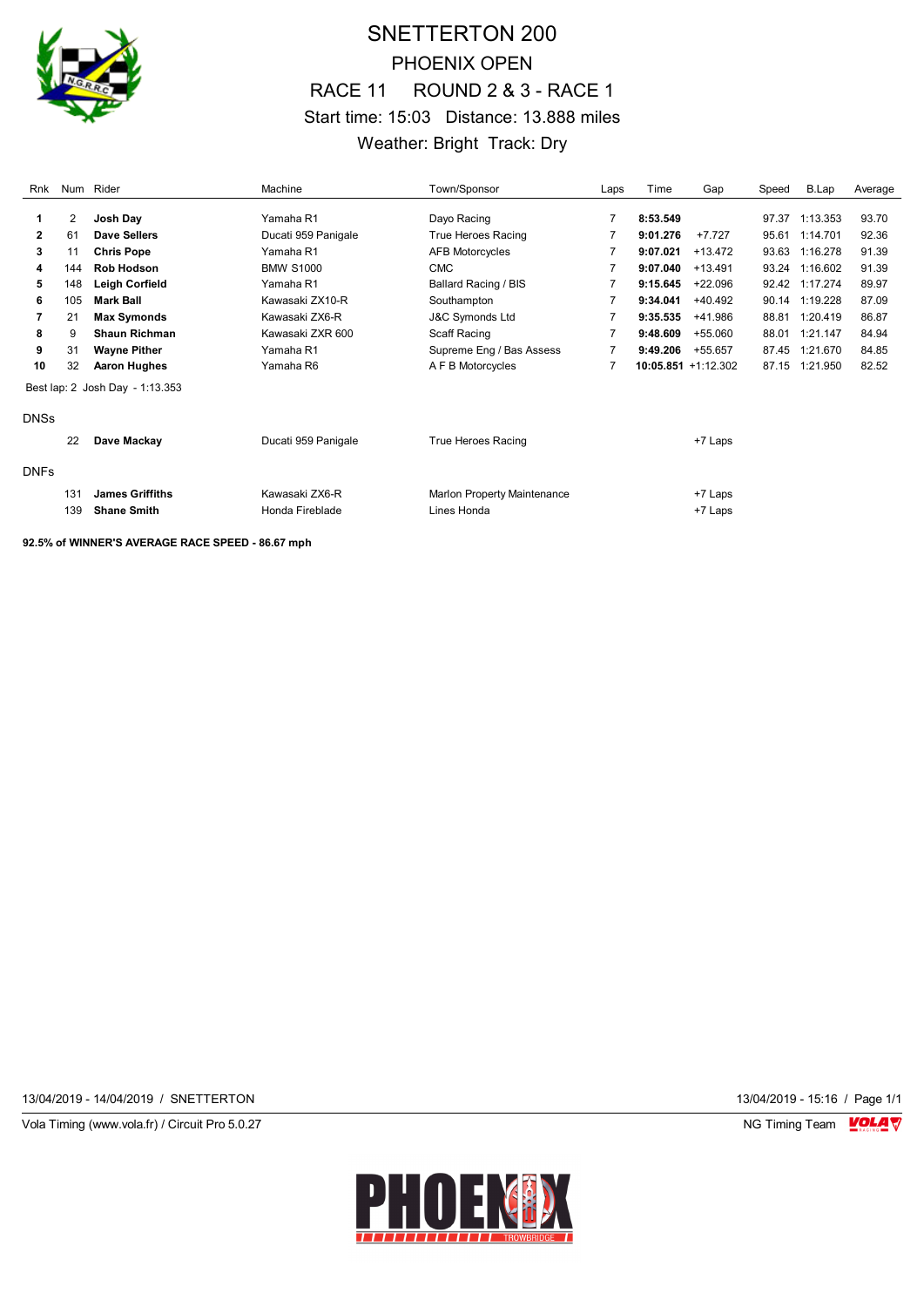|                  |                    |         |                     | <b>SNETTERTON 200</b>           |                  |                      |
|------------------|--------------------|---------|---------------------|---------------------------------|------------------|----------------------|
|                  |                    |         |                     | PHOENIX OPEN                    |                  |                      |
|                  |                    | RACE 11 |                     | <b>ROUND 2 &amp; 3 - RACE 1</b> |                  |                      |
|                  |                    |         |                     | <b>LAP TIMES</b>                |                  |                      |
|                  |                    |         |                     |                                 |                  |                      |
| Lap              | Time               |         | Lap                 | Time                            | Lap              | Time                 |
|                  | Aaron Hughes       |         |                     | Dave Sellers                    |                  | <b>Kevin Clarke</b>  |
|                  |                    |         |                     |                                 |                  | <b>START</b>         |
| $\mathbf{1}$     | <b>START</b>       |         |                     | <b>START</b>                    |                  |                      |
| $\overline{2}$   | 1:28.444           |         | $\mathbf{1}$        |                                 |                  |                      |
| 3                | 1:25.120           |         | $\overline{2}$      | 1:18.203                        |                  | Leigh Corfield       |
| 4                | 1:23.429           |         | 3                   | 1:16.271                        |                  |                      |
| 5                | 1:21.950           |         | 4                   | 1:15.169                        |                  |                      |
| 6                | 1:22.396           |         | 5                   | 1:14.701                        |                  | <b>START</b>         |
| $\overline{7}$   | 1:23.680           |         | 6<br>$\overline{7}$ | 1:15.743<br>1:16.095            | 1<br>2           | 1:17.371             |
|                  |                    |         |                     |                                 | 3                | 1:17.345             |
|                  |                    |         |                     |                                 | 4                | 1:17.625             |
|                  | Andrew Howe        |         |                     |                                 | 5                | 1:17.274             |
|                  |                    |         |                     | Graeme Hardie                   | 6                | 1:18.512             |
|                  | <b>START</b>       |         |                     |                                 | 7                | 1:19.760             |
|                  |                    |         |                     | <b>START</b>                    |                  |                      |
|                  | <b>Chris North</b> |         |                     |                                 | <b>Mark Ball</b> |                      |
|                  |                    |         |                     | <b>James Griffiths</b>          |                  |                      |
|                  | <b>START</b>       |         |                     | <b>START</b>                    |                  |                      |
|                  |                    |         | $\mathbf{1}$        |                                 |                  | <b>START</b>         |
|                  |                    |         |                     |                                 | $\mathbf{1}$     |                      |
|                  | Chris Pope         |         |                     |                                 | 2                | 1:22.271             |
|                  |                    |         |                     | Jim Walker                      | 3                | 1:20.488             |
|                  |                    |         |                     |                                 | 4                | 1:19.841             |
|                  |                    |         |                     | <b>START</b>                    | 5                | 1:19.228             |
|                  | <b>START</b>       |         |                     |                                 | 6<br>7           | 1:19.575<br>1:20.330 |
| $\mathbf{1}$     |                    |         |                     |                                 |                  |                      |
| $\boldsymbol{2}$ | 1:17.795           |         |                     |                                 |                  |                      |
| 3                | 1:16.815           |         | Josh Day            |                                 |                  |                      |
| 4                | 1:16.278           |         |                     |                                 |                  | Martin Thrower       |
| 5                | 1:16.544           |         |                     |                                 |                  |                      |
| 6                | 1:17.230           |         |                     |                                 |                  | <b>START</b>         |
| $\overline{7}$   | 1:16.764           |         |                     | <b>START</b>                    |                  |                      |
|                  |                    |         | $\mathbf{1}$<br>2   | 1:17.025                        |                  |                      |
|                  |                    |         | 3                   | 1:14.284                        |                  | Max Symonds          |
|                  | Dave Mackay        |         | 4                   | 1:13.873                        |                  |                      |
|                  |                    |         | 5                   | 1:13.353                        |                  |                      |
|                  |                    |         | 6                   | 1:13.364                        |                  |                      |
|                  | <b>START</b>       |         | $\overline{7}$      | 1:16.642                        |                  | <b>START</b>         |
|                  |                    |         |                     |                                 | $\mathbf{1}$     |                      |
|                  |                    |         |                     |                                 | 2                | 1:20.419             |
|                  |                    |         |                     |                                 |                  |                      |

13/04/2019 - 14/04/2019 / SNETTERTON 13/04/2019 - 15:16 / Page 1/2

Vola Timing (www.vola.fr) / Circuit Pro 5.0.27 NG Timing Team **MOLA** 

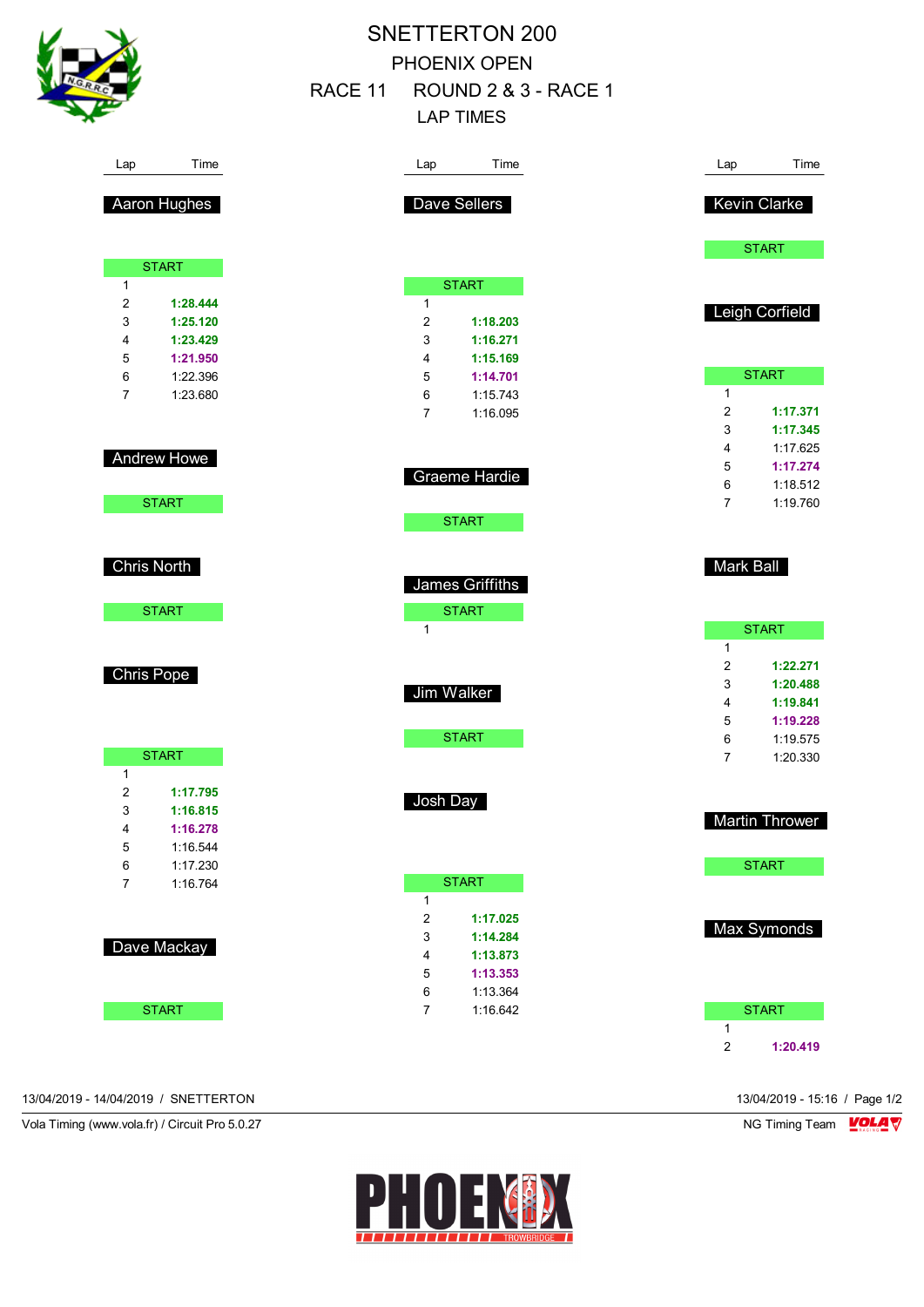SNETTERTON 200 PHOENIX OPEN RACE 11 ROUND 2 & 3 - RACE 1 LAP TIMES

| Lap | Time     | Lap | Time     |
|-----|----------|-----|----------|
| 3   | 1:21.030 | 7   | 1:21.670 |
| 4   | 1:20.605 |     |          |
| 5   | 1:21.175 |     |          |
| 6   | 1:22.214 |     |          |
| 7   | 1:22.188 |     |          |
|     |          |     |          |

#### Phil Wakefield

**START** 

### Rob Hodson

| <b>START</b> |          |  |  |  |  |  |
|--------------|----------|--|--|--|--|--|
| 1            |          |  |  |  |  |  |
| 2            | 1:17.658 |  |  |  |  |  |
| 3            | 1:16.641 |  |  |  |  |  |
| 4            | 1.17049  |  |  |  |  |  |
| 5            | 1:16.602 |  |  |  |  |  |
| 6            | 1:17.592 |  |  |  |  |  |
|              | 1:16.666 |  |  |  |  |  |

#### Shane Smith

### Shaun Richman

|   | <b>START</b> |
|---|--------------|
| 1 |              |
| 2 | 1:25.414     |
| 3 | 1:22.776     |
| 4 | 1:21.950     |
| 5 | 1:21.334     |
| 6 | 1.21.842     |
| 7 | 1:21.147     |

| Wayne Pither |          |  |  |  |  |  |  |  |
|--------------|----------|--|--|--|--|--|--|--|
| <b>START</b> |          |  |  |  |  |  |  |  |
| 1            |          |  |  |  |  |  |  |  |
| 2            | 1:24.024 |  |  |  |  |  |  |  |
| 3            | 1:22.010 |  |  |  |  |  |  |  |
| 4            | 1.22.361 |  |  |  |  |  |  |  |
| 5            | 1.22 067 |  |  |  |  |  |  |  |
| հ            | 1.22.281 |  |  |  |  |  |  |  |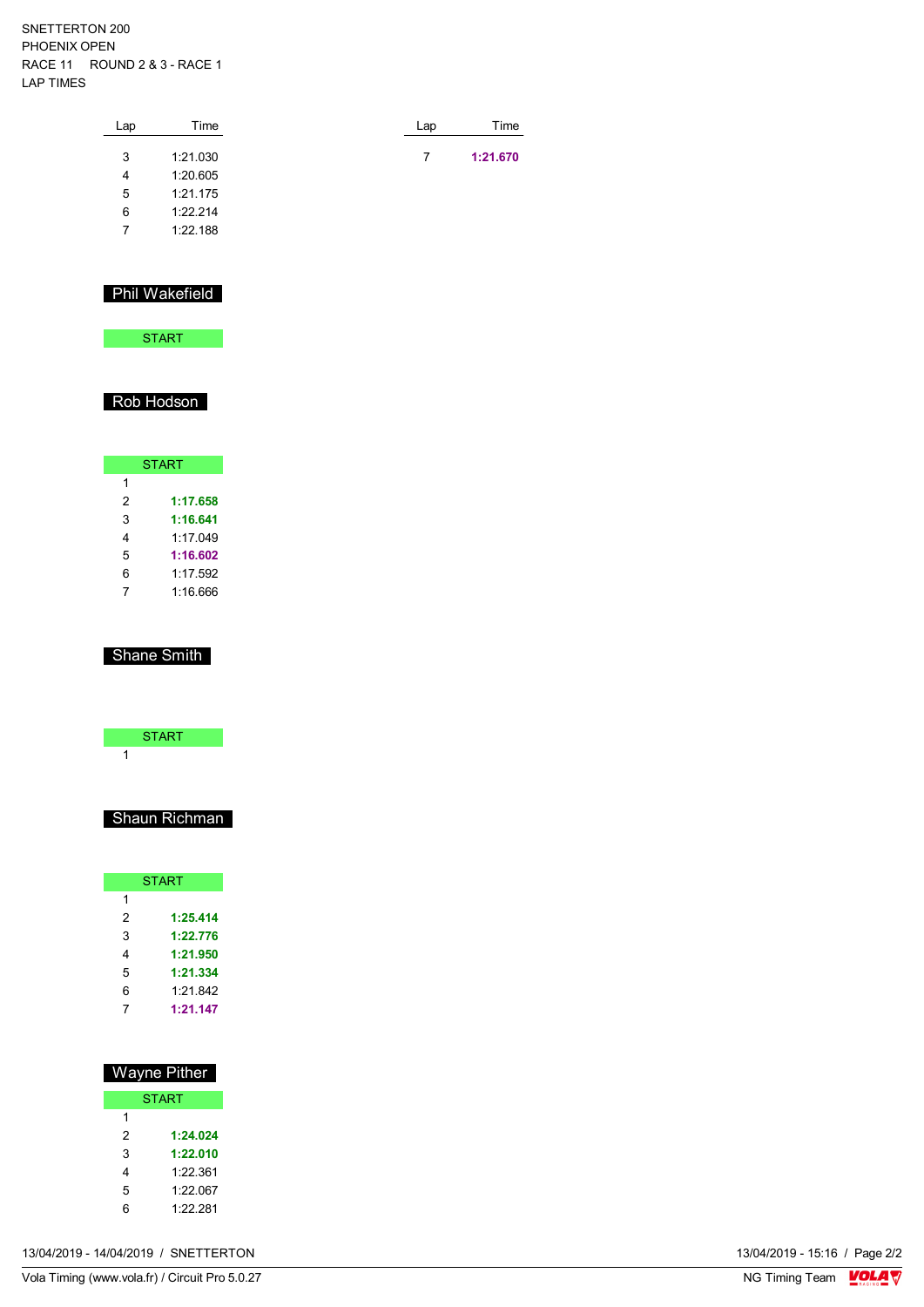

# SNETTERTON 200 PHOENIX OPEN RACE 11 ROUND 2 & 3 - RACE 1 LAP CHART

|                  | 1.             | 2.           | 3.  | 4.  | 5.  | 6.  | 7.  | 8.  | 9.  | 10. | 11. | 12. |
|------------------|----------------|--------------|-----|-----|-----|-----|-----|-----|-----|-----|-----|-----|
| Start            |                |              |     |     |     |     |     |     |     |     |     |     |
| Lap 1            | 144            | $\mathbf{2}$ | 61  | 11  | 148 | 21  | 139 | 131 | 105 | 9   | 31  | 32  |
| Lap2             | $\overline{2}$ | 144          | 61  | 11  | 148 | 21  | 105 | 31  | 9   | 32  |     |     |
| Lap <sub>3</sub> | $\overline{2}$ | 144          | 61  | 11  | 148 | 21  | 105 | 31  | 9   | 32  |     |     |
| Lap <sub>4</sub> | $\overline{2}$ | 61           | 144 | 11  | 148 | 21  | 105 | 31  | 9   | 32  |     |     |
| Lap <sub>5</sub> | $\overline{2}$ | 61           | 144 | 11  | 148 | 21  | 105 | 31  | 9   | 32  |     |     |
| Lap6             | $\overline{2}$ | 61           | 11  | 144 | 148 | 21  | 105 | 9   | 31  | 32  |     |     |
| Lap 7            | $\overline{2}$ | 61           | 11  | 144 | 148 | 105 | 21  | 9   | 31  | 32  |     |     |

13/04/2019 - 14/04/2019 / SNETTERTON 13/04/2019 - 15:16 / Page 1/1

Vola Timing (www.vola.fr) / Circuit Pro 5.0.27 **NG Timing Team Monet Account Property**